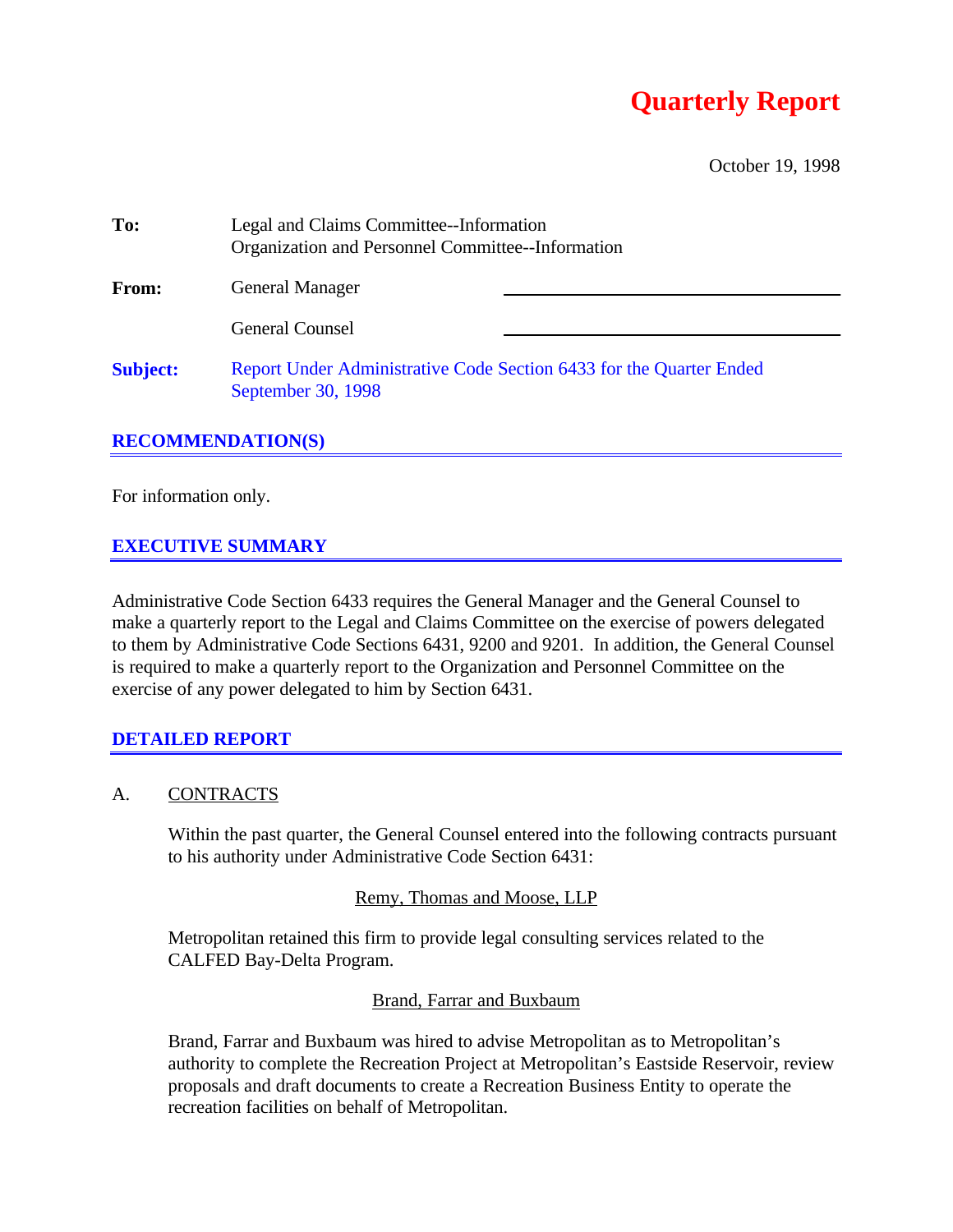#### Katherine Stone

Katherine Stone was retained to advise Metropolitan regarding entitlement and development related issues in connection with development of Metropolitan's Recreational Project at its Eastside Reservoir and represent Metropolitan in negotiations or litigation involving the Project.

#### Joseph Vanderhorst

Metropolitan retained Joseph Vanderhorst to provide legal advice to Metropolitan in connection with issues related to desert land projects.

#### Fox, Siegler and Spillane

Metropolitan retained Fox, Siegler and Spillane to advise, consult and furnish legal services related to claims arising from Metropolitan's lease of California Plaza. This firm will determine the amount of overcharged operating expenses for the term of the Metropolitan lease and initiate the necessary action to recover the total amount that has been overcharged.

#### Aguilar and Sebastinelli

Aguilar and Sebastinelli was retained to advise, consult, and provide legal documentation regarding inter-agency agreements, related to legal documentation for the Alameda Corridor Construction Project and the Alameda Corridor Utility Coordination Committee.

#### Geoscience

Geoscience was hired to provide consultant/expert services pertaining to an investigation of groundwater conditions in and around the Eastside Reservoir and the interrelation of these conditions upon certain insurance coverage issues.

#### B. CLAIMS

- 1. Between July 1, 1998 and September 30, 1998, Metropolitan initiated, compromised, settled, or otherwise disposed of the following claims:
	- a. Litigated Claims By and Against Third Parties

#### Fox v. Caltrans

After filing an Answer on June 24, 1998, Metropolitan served a Code of Civil Procedure section 998 settlement offer in the amount of \$11,500. Upon receipt of the 998 offer, plaintiffs' counsel and the undersigned entered into settlement discussions. Metropolitan has settled with the plaintiffs for \$11,500.

#### Hagopian v. MWD

This Superior Court case alleged that negligent maintenance activities by Metropolitan staff resulted in damage to plaintiff's adjacent property in an unspecified amount. The matter, scheduled for trial in September, was settled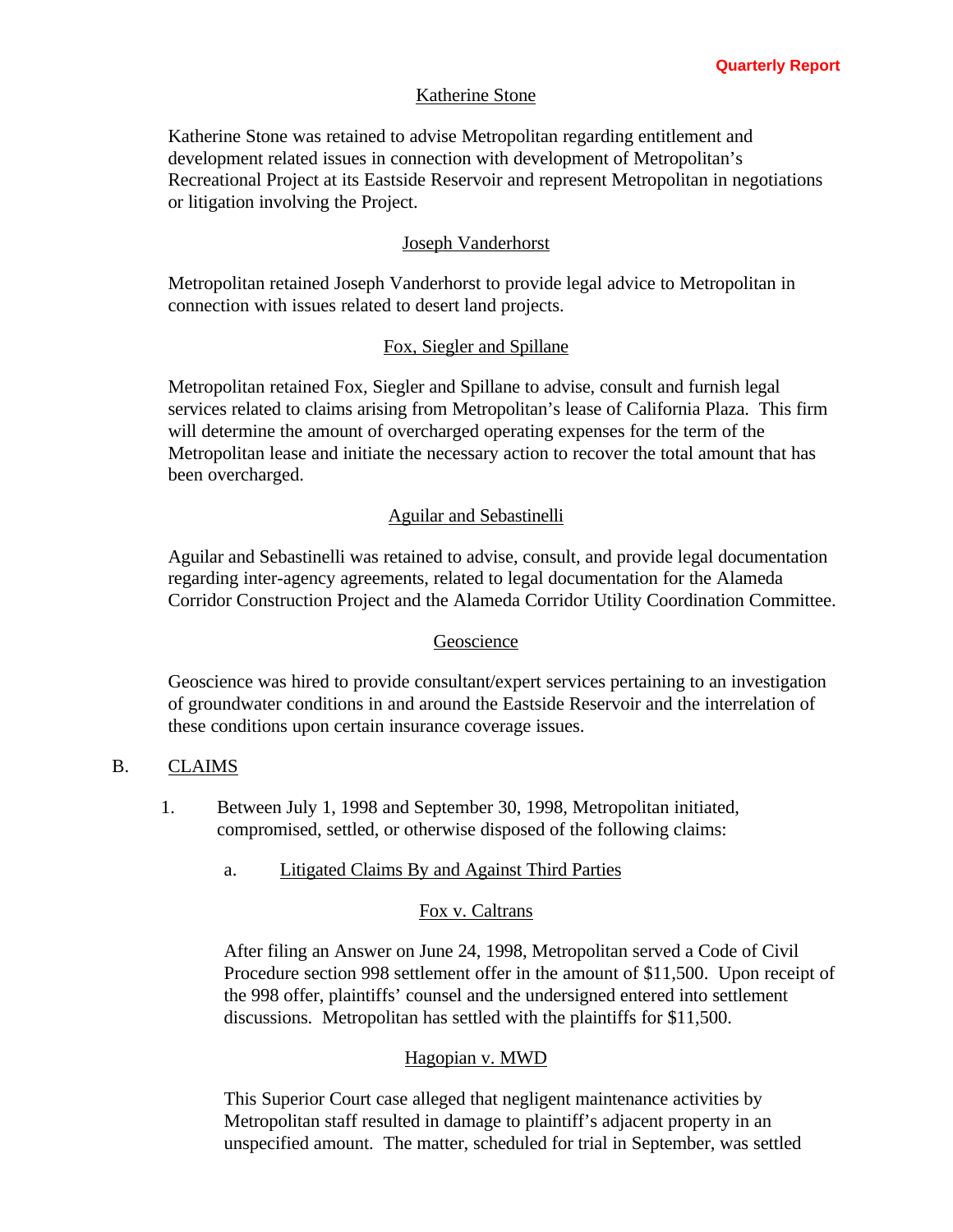upon payment to plaintiff of \$7,500 in exchange for a dismissal of the entire action with prejudice and plaintiff's execution of a full settlement and release of all claims.

#### Moreno v. Vasquez

This case has been settled with Metropolitan paying no money. Metropolitan's employee was named in the lawsuit, not Metropolitan itself. And Moreno did not file a Government Code section 910, et seq., claim before serving the lawsuit. After a recent status conference, Metropolitan informed Moreno's attorney about the lack of a claim. Rather than facing Metropolitan's Summary Judgment Motion, Moreno's attorney agreed to dismiss the suit in exchange for a waiver of costs.

#### b. Other Claims By and Against Third Parties

Non-litigated third party claims settled by the General Manager within the past quarter are reported in Attachment A.

## c. Workers' Compensation Matters

The workers' compensation claims settled by the General Manager within the past quarter are reported in Attachment B.

### d. SB 90 Claims

During the past quarter, Metropolitan did not submit any SB 90 claims for reimbursement for state-mandated costs.

2. Claims that were declared uncollectible by the General Manager within the past quarter are reported in Attachment C.

TD

**Attachment A**

**Attachment B**

**Attachment C**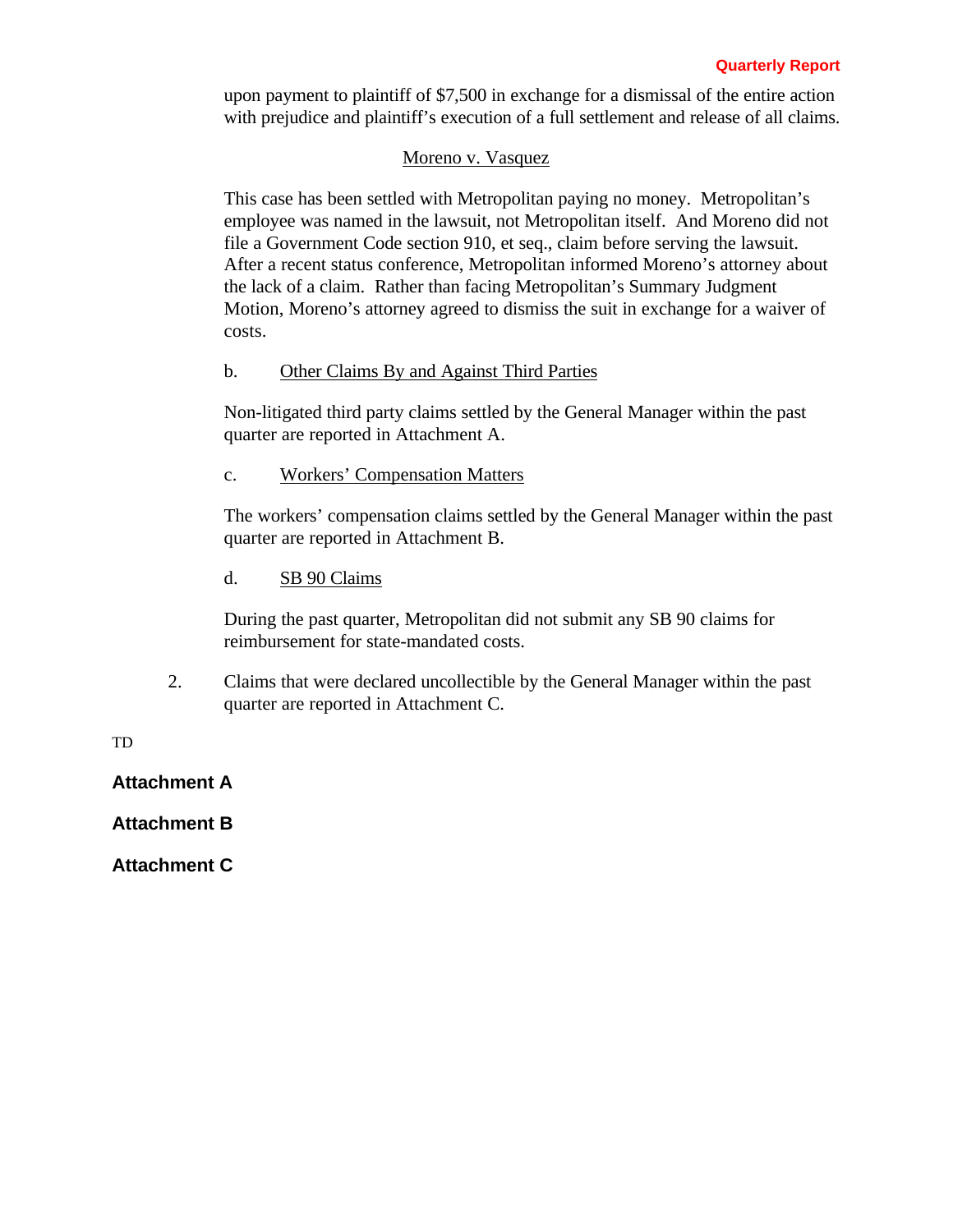# **ATTACHMENT A**

# Workers' Compensation Matters Resolved During the Period of July 1, 1998 - September 30, 1998

| <b>Classification</b> | <b>Control No.</b> | Date of<br><b>Injury</b> | <b>Amount of</b><br><b>Settlement</b> | <b>Nature of Injury</b>             | <b>Basis for Settlement</b>                                                   |
|-----------------------|--------------------|--------------------------|---------------------------------------|-------------------------------------|-------------------------------------------------------------------------------|
| Maintenance Mechanic  | 95-1009-0153       | 10/5/95                  | \$26,404.00                           | Back                                | Stipulated Findings & Award based on<br>treating physician's report.          |
| Maintenance Worker    | 93-0503-0590       | 4/18/93                  | \$35,224.00                           | Back                                | Stipulated Findings & Award based on<br>Qualified Medical Evaluator's report. |
| Electronic Technician | 97-1001-0124       | 9/30/97                  | \$8,680.00                            | Left shoulder and low back          | Stipulated Findings & Award based on<br>treating physician's report.          |
| Senior Clerk          | 92-1221-0246       | 12-18-92                 | \$5,000.00                            | Bilateral carpal tunnel<br>syndrome | Compromise and release, negotiated<br>settlement of future medical award.     |
| Deputy Auditor        | 95-0424-0425       | $4-10-95$                | \$5,000.00                            | Left lower extremity                | Compromise and release, negotiated<br>settlement.                             |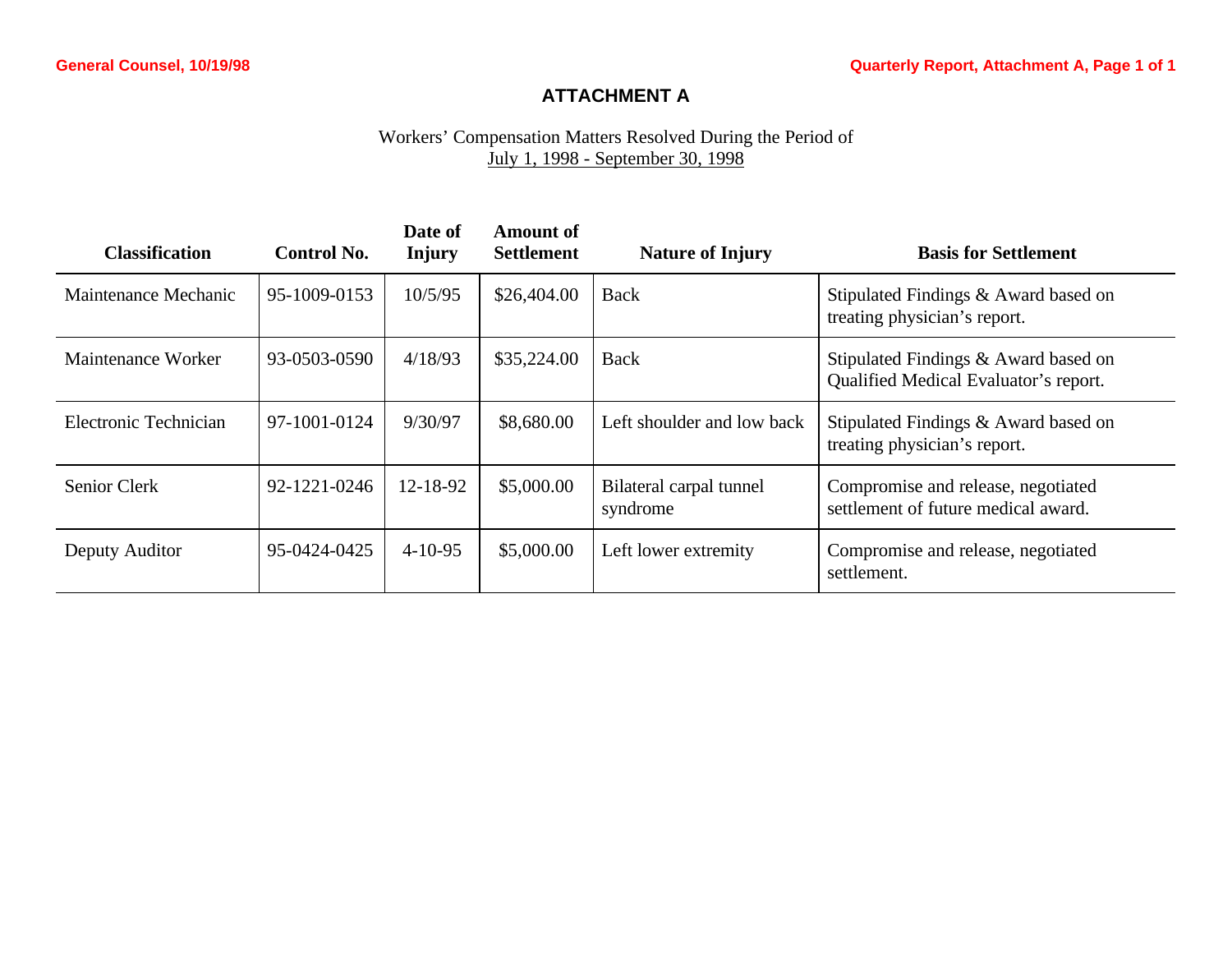# **ATTACHMENT B**

# Claims Against Metropolitan During the Period of July 1, 1998 - September 30, 1998

| <b>Claimant</b>        | <b>Control No.</b> | <b>Amount of</b><br><b>Settlement</b> | <b>Incident Description</b>                                                                                                                                        | <b>Basis for Resolution</b>                                                                                                                          |
|------------------------|--------------------|---------------------------------------|--------------------------------------------------------------------------------------------------------------------------------------------------------------------|------------------------------------------------------------------------------------------------------------------------------------------------------|
| D. Brandon             | 98-0526-0529       | \$100.00                              | Falling rock damaged<br>unoccupied vehicle parked at<br>Intake.                                                                                                    | The third party's deductible amount was<br>paid by Metropolitan based upon an<br>evaluation of the property damage and<br>repair costs.              |
| T. Mobley              | 98-0420-0472       | \$936.41                              | Parked, unoccupied vehicle<br>was struck by a Metropolitan<br>vehicle.                                                                                             | The third party's property damage was<br>settled based upon an evaluation of the<br>property damage and repair costs.                                |
| <b>Rosenthal Ranch</b> | 98-0504-0499       | \$1,750.00                            | A contract employee vehicle<br>for the ESRP inadvertently<br>spooked the third party's<br>horses, causing injury to them<br>and damage to the claimant's<br>fence. | The third party's property damage claim<br>was settled based upon an evaluation of the<br>property damage repair, diagnosis, and<br>treatment costs. |
| D. Rivera              | 98-0806-0059       | \$821.78                              | On 08/05/98, a Metropolitan<br>driver backed into the third<br>party vehicle.                                                                                      | The third party's property damage claim<br>was settled based upon an evaluation of the<br>damages and repair costs.                                  |
| G.W. Maintenance       | 98-0226-0381       | \$1,712.46                            | On 02/24/98, a Metropolitan<br>driver made an unsafe lane<br>change and collided with the<br>third party vehicle.                                                  | The property damage claim was settled<br>based upon an evaluation of the damages<br>and repair costs.                                                |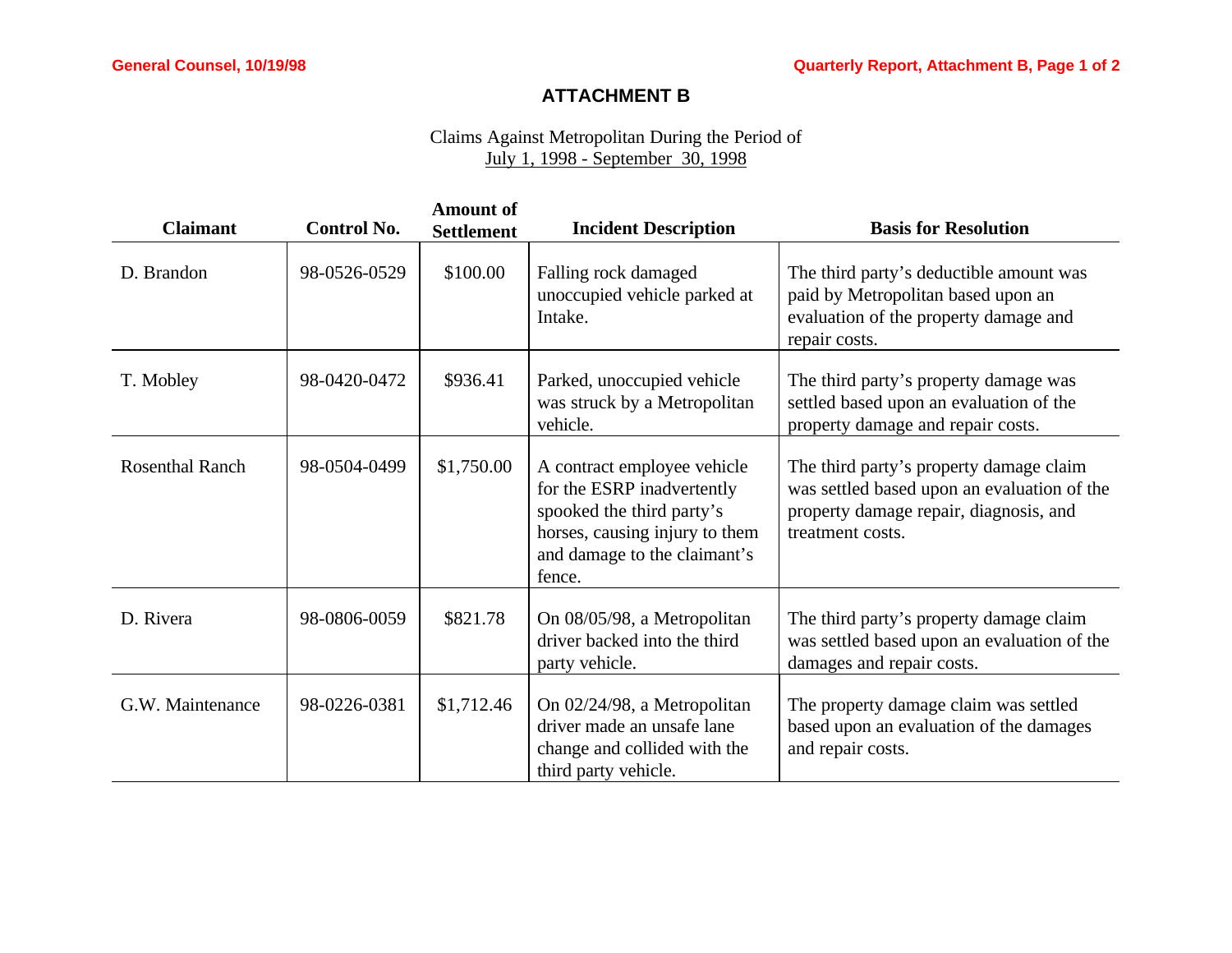# **General Counsel, 10/19/98 Quarterly Report, Attachment B, Page 2 of 2**

| <b>Claimant</b>       | <b>Control No.</b> | <b>Amount of</b><br><b>Settlement</b> | <b>Incident Description</b>                                                                                                      | <b>Basis for Resolution</b>                                                                                                                                                                                                                                                                |
|-----------------------|--------------------|---------------------------------------|----------------------------------------------------------------------------------------------------------------------------------|--------------------------------------------------------------------------------------------------------------------------------------------------------------------------------------------------------------------------------------------------------------------------------------------|
| J.&A. Ellington       | 97-0407-0390       | \$935.15<br>\$4,000.00<br>\$1,000.00  | On 03/29/97, a Metropolitan<br>vehicle rear-ended the third<br>party vehicle.                                                    | The property damage claim was settled<br>previously based upon the damage and<br>repair costs. The driver and passenger<br>bodily injury claims were settled for<br>\$4,000.00 and \$1,000.00 respectively<br>based upon the severity of impact, injuries,<br>treatment cost and duration. |
| Linda Mitchell        | 98-0820-0085       | \$3,832.30                            | On 08/20/98, a Metropolitan<br>driver (agency temp.) made an<br>unsafe lane change and collided<br>with the third party vehicle. | The property damage claim was settled<br>based upon an evaluation of the accident,<br>impact, property damage, repair costs and<br>duration.                                                                                                                                               |
| Tim Chen              | 98-0629-0587       | \$1,392.18                            | Metropolitan driver backed<br>into the third party vehicle.                                                                      | The third party property damage claim was<br>settled based upon an evaluation of the<br>accident, property damage, and repair<br>costs.                                                                                                                                                    |
| <b>Robert Anthony</b> | 98-0709-0011       | \$1,274.61                            | Metropolitan driver backed<br>into the third party vehicle.                                                                      | The third party property damage claim was<br>settled based upon an evaluation of the<br>accident, property damage, and repair<br>costs.                                                                                                                                                    |